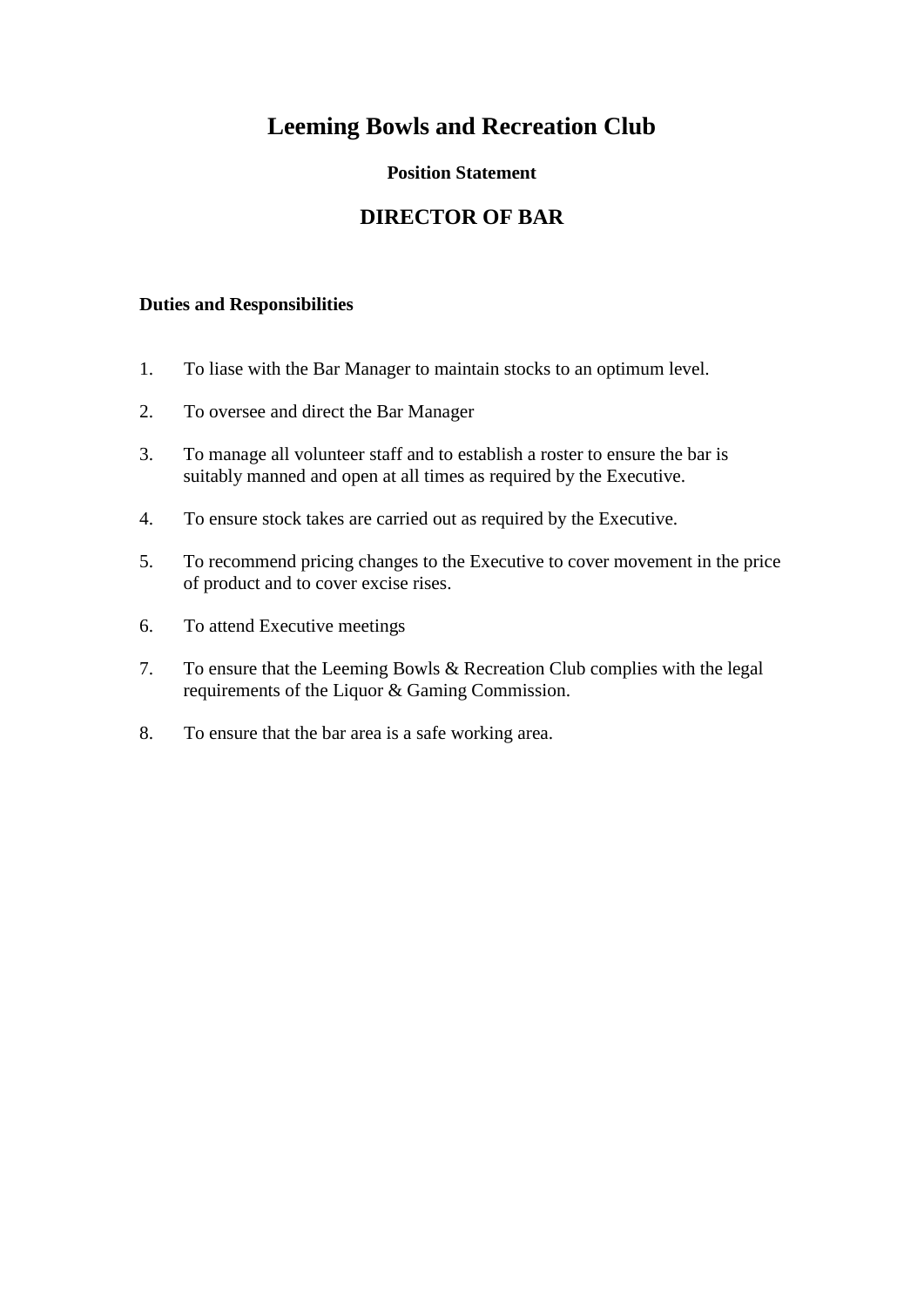### **Position Statement**

## **DIRECTOR OF GREENS**

- 1. To prepare the greens for all events as directed by the Executive.
- 2. To manage all volunteer staff and to establish a roster to ensure the greens are maintained to a suitable standard.
- 3. To maintain the surrounds of the greens area.
- 4. To maintain an inventory of all equipment used in the management of the greens.
- 5. To ensure that all equipment is maintained to a satisfactory standard.
- 6. To prepare submissions for the Executive for the purchase of any new equipment.
- 7. To attend meetings of the Executive.
- 8. To ensure that the area and the surrounds is a safe working area.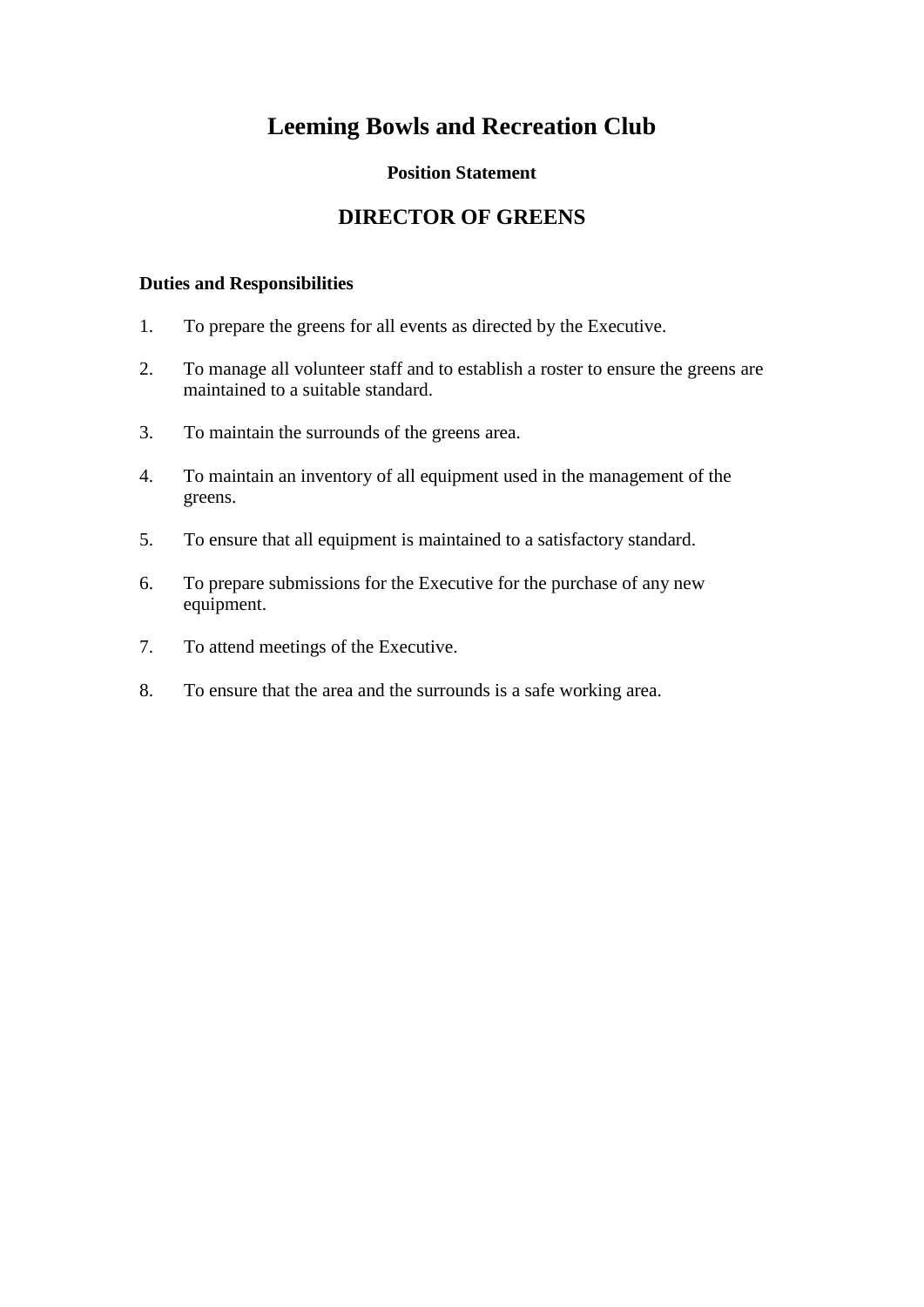### **Position Statement**

## **DIRECTOR OF HOUSE**

- 1. To ensure all maintenance is carried out with regard to the clubhouse.
- 2. To maintain all Honour Boards
- 3. To prepare submissions for the Executive for the purchase of any new equipment.
- 4. To attend meetings of the Executive.
- 5. To ensure that the clubhouse is a safe working area and safe for all members, staff and guests.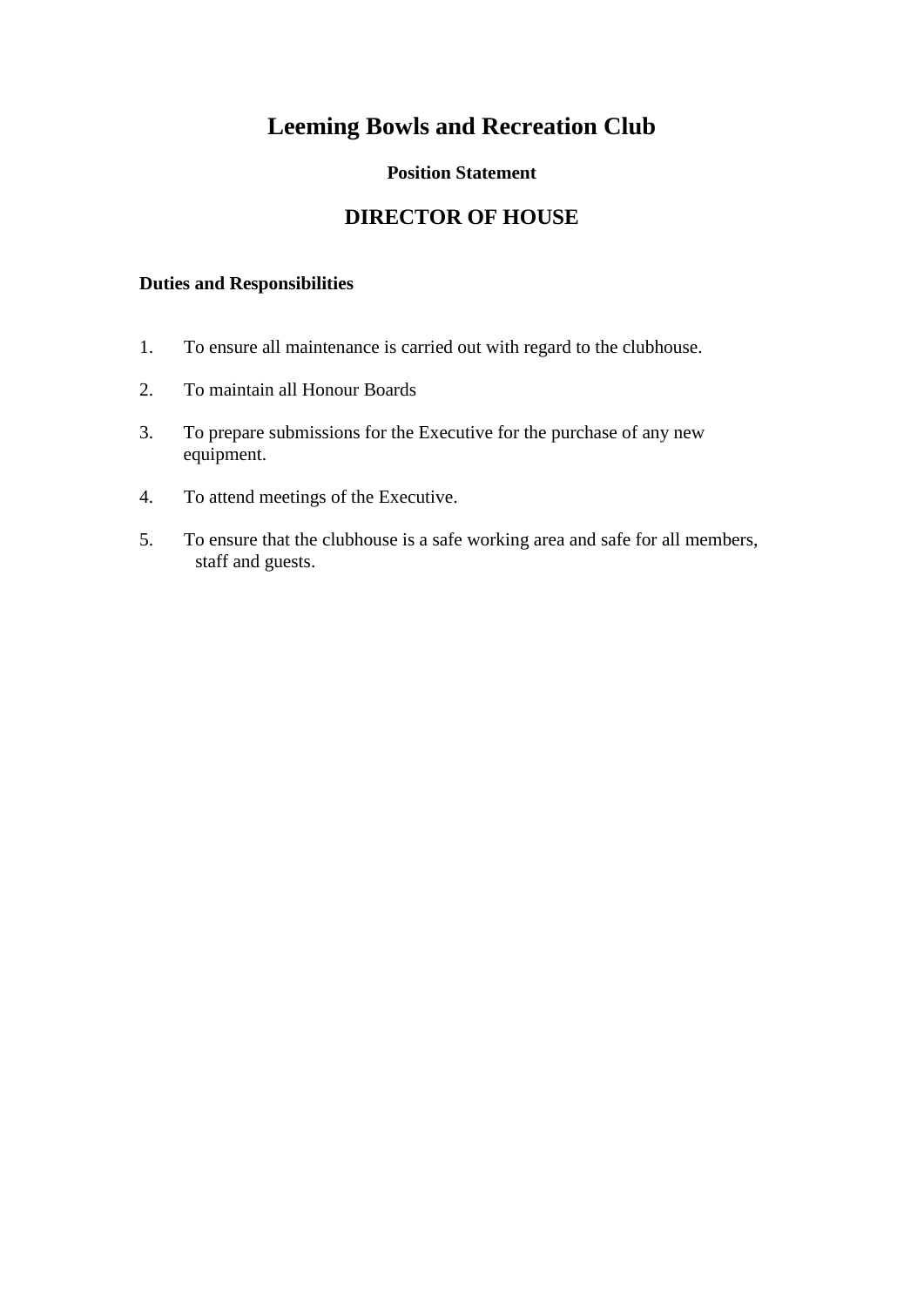#### **Position Statement**

### **DIRECTOR OF BOWLS MEN AND WOMEN**

- 1. To act as Chairperson for the relevant Bowls Committees.
- 2. To jointly prepare the annual fixtures with the Director of the opposite gender.
- 3. To ensure that all bowls events are correctly organised.
- 4. To ensure that a roster is maintained to enable all bowls events to be correctly managed.
- 5. To liase with the Selection Committees to help manage disputes.
- 6. In the event of resignations from either the Selection or Bowls Committees, to make recommendations to the Executive for replacements.
- 7. To ensure that the Club has a sufficient number of umpires.
- 8. To liase with the Club coaches to ensure that coaching is readily available to members.
- 9. To attend meetings of the Executive.
- 10. To maintain the records for the Women's and Men's bowler of the year.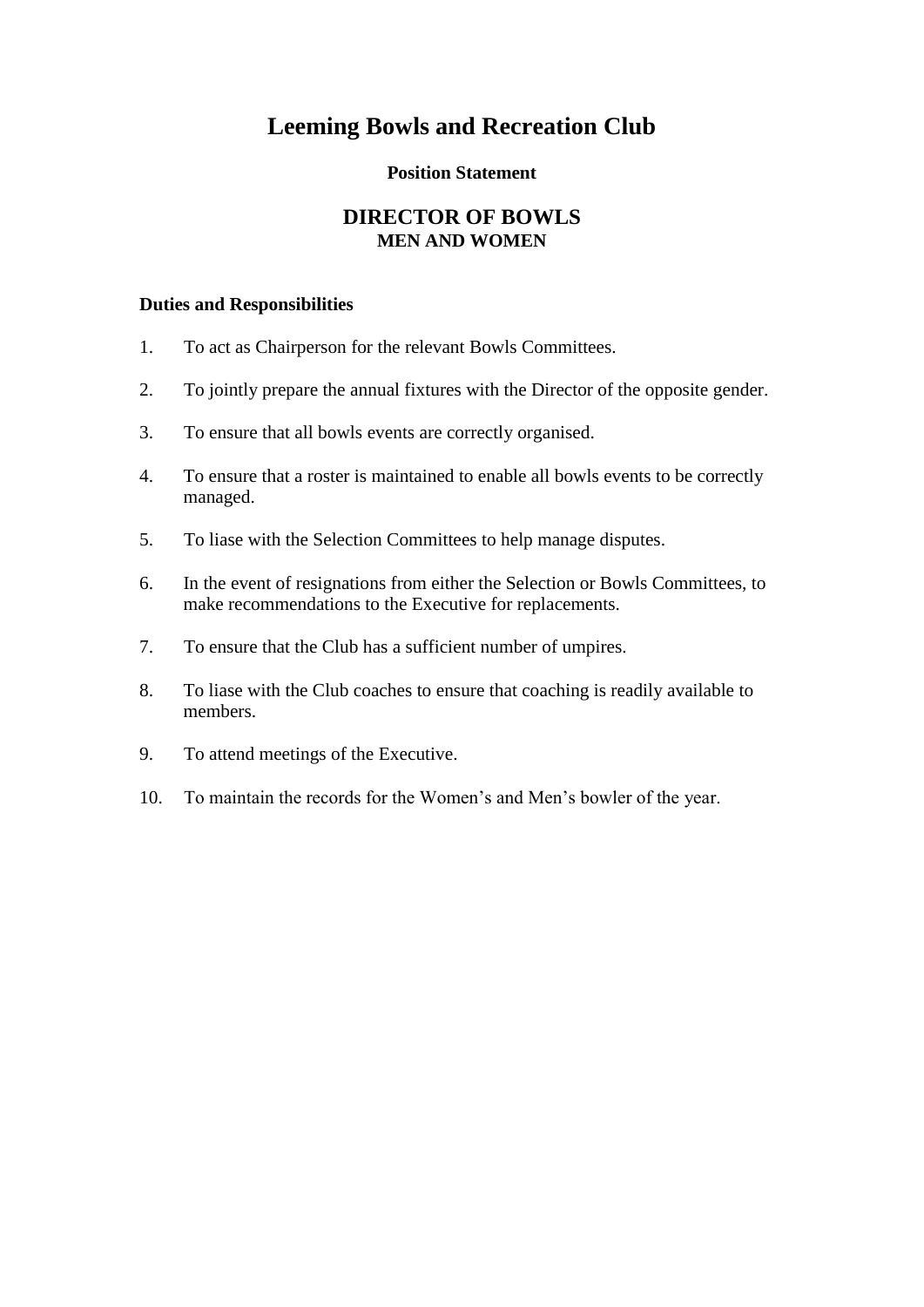### **Position Statement**

## **DIRECTOR OF SOCIAL**

- 1. To prepare an annual schedule of social events to present to the Executive for approval.
- 2. To organise with their committee, all social events.
- 3. To ensure that Bingo is adequately staffed.
- 4. To ensure that the Leeming Bowls and Recreation Club comply with the legal requirements of the Liquor and Gaming Commission.
- 5. To submit a budget for social events to the Executive for approval.
- 6. To attend meetings of the Executive.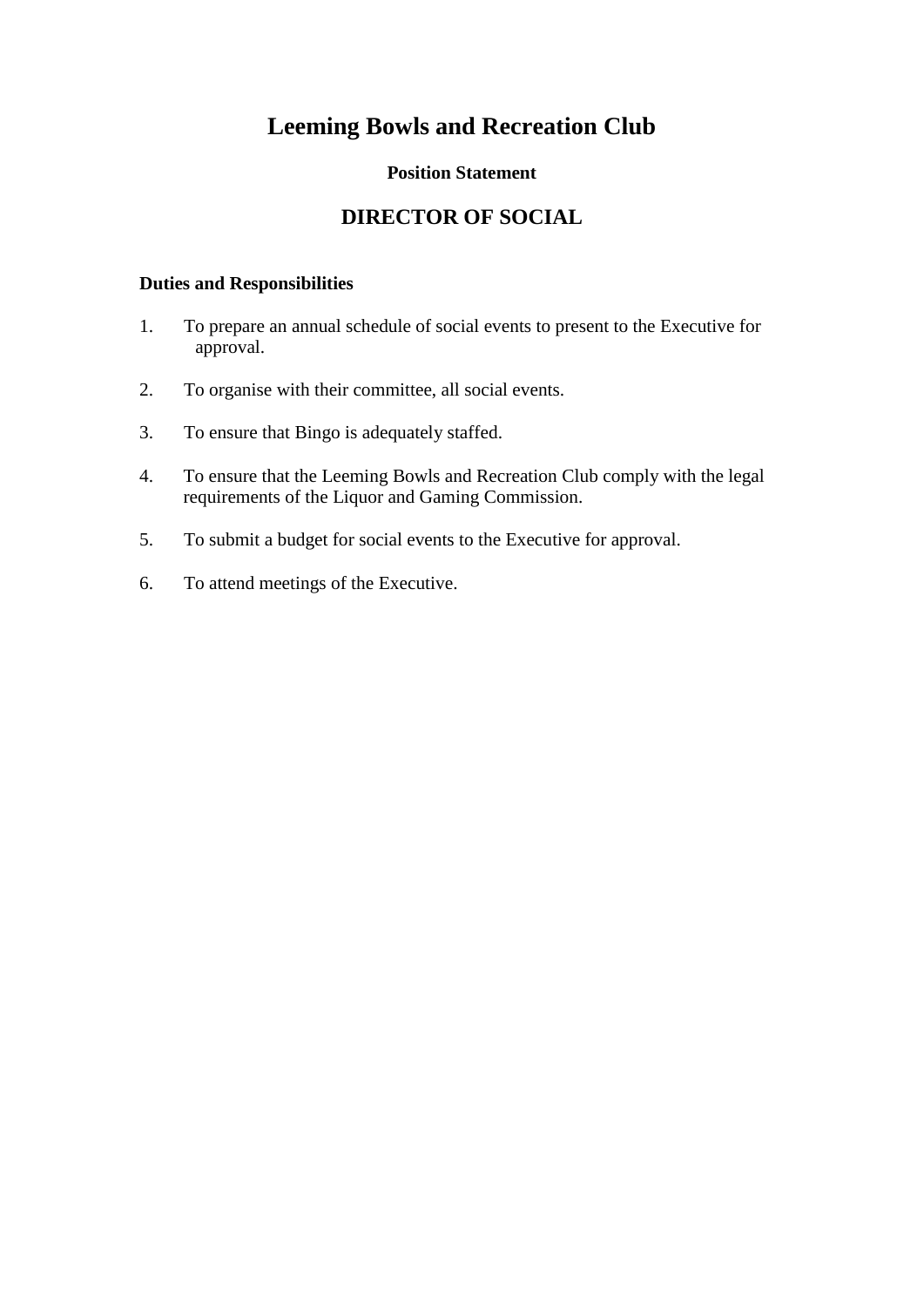### **Position Statement**

## **DIRECTOR OF MEMBERSHIP**

- 1. To achieve 4.5% increase in membership each year.
- 2. To form a membership committee to assist with the role
- 3. To conduct open days to encourage new members at least twice per year.
- 4. To conduct marketing campaigns using posters, letter drops, newspapers, social media and website to attract new members.
- 5. To design a welcoming pack for all new members
- 6. To develop a mentoring plan to ensure new members are familiar and comfortable within the club.
- 7. To ensure coaching is available to all new members
- 8. To attend executive meetings